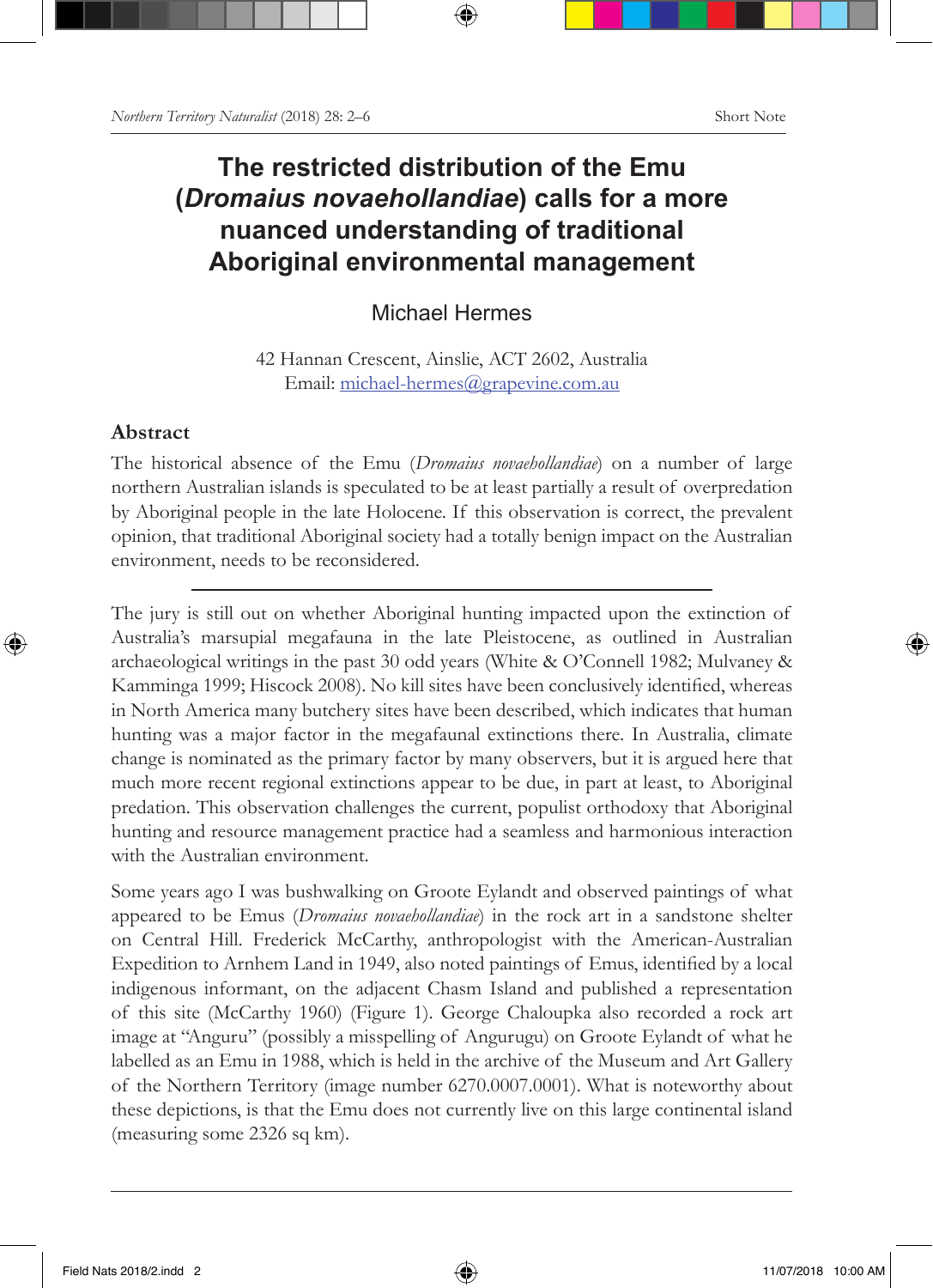

**Figure 1.** Representation of a Chasm Island rock painting including two Emus identified by informants, drawn by Frederick McCarthy (in Mountford 1960: volume 2, figure 32, p. 376). Original image courtesy of Melbourne University Press. This image was adapted from the original by Mike Owen.

Before the area became an island approximately 3000–4000 years ago, the island would have been suitable habitat for the Emu and one can confidently assume that a viable island population was isolated from the mainland at that time. Maps of the current geographic distribution of the Emu indicate this species is highly adaptable with a high reproductive rate and occupies a very broad range of habitats in Australia, ranging from "woodlands to semi-deserts, especially savanna [sic]" (Macdonald 1978). Given the large size of Groote Eylandt, it is highly improbable that, when the sea level stabilised at its current level, a viable population of Emus was not isolated there. The area now covered by the Gulf of Carpentaria was likely to have been a savannah grassland/woodland with lower rainfall before the seas rose. This is a preferred habitat of the Emu and as the sea rose relatively quickly, due to the low gradient of this landscape, the then 'Groote Eylandt upland' would have served as a refuge for this species, as for other flightless terrestrial species.

Of course, the Emu depictions in rock art could have dated to a period when these birds did inhabit the island or they could have been painted by people who had visited the mainland and recorded observations made elsewhere. But, in fact, the identification of these motifs as being of Emus is irrelevant; for example medieval British iconography features the African Lion prominently despite its absence from that landscape: it only serves to plant the question in one's mind: "Why aren't there Emus on Groote Eylandt anymore?"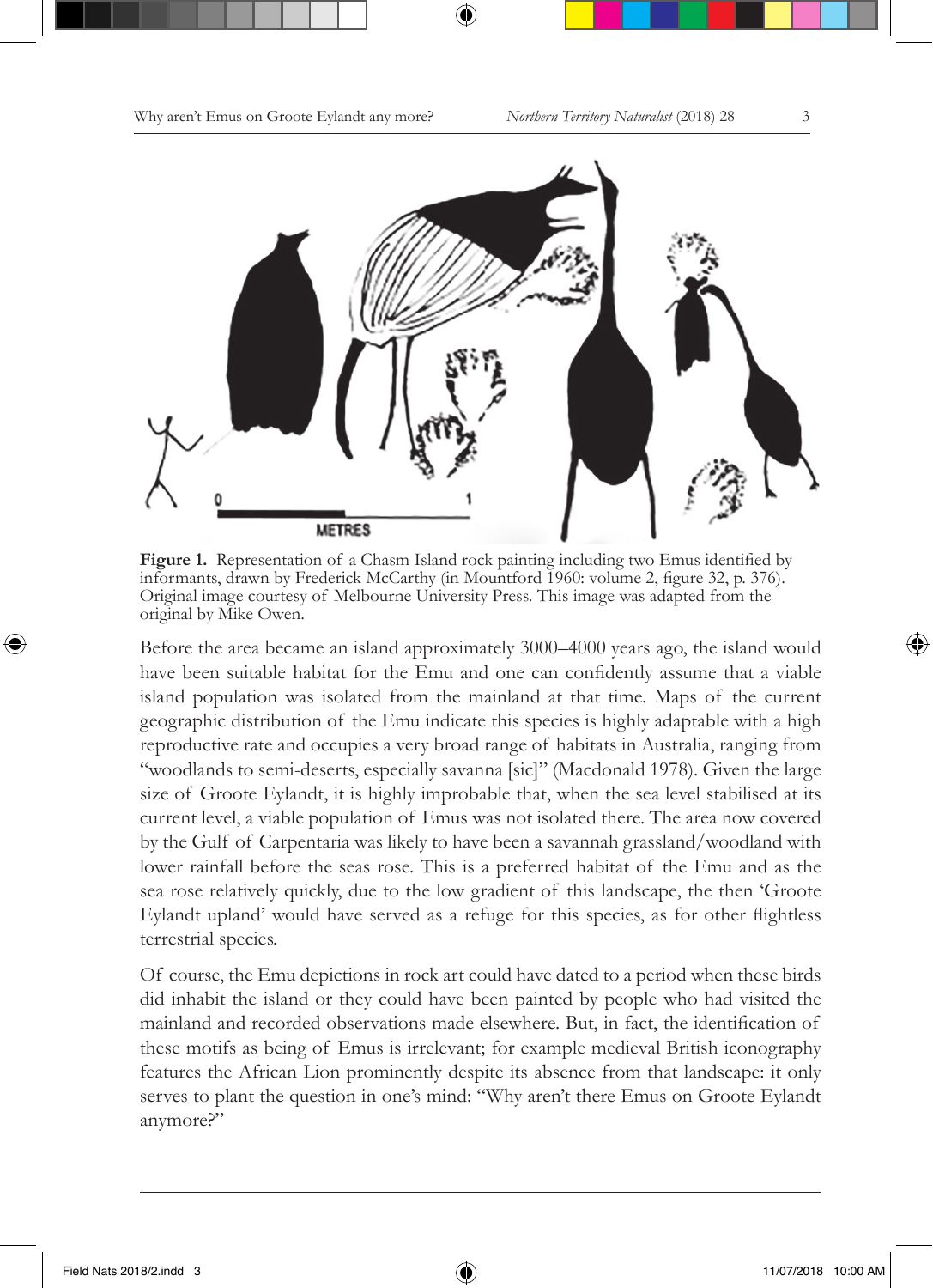As well as Groote Eylandt, Melville Island (5786 sq km) and Bathurst Island (2600 sq km) are similarly-sized isolates, with similar vegetation patterns, and they also now lack this species. [Fraser Island is excluded from this discussion since it is largely forested, thus a less preferred Emu habitat]. I argue these newly created islands, formed after the postglacial stabilisation of sea level around 3000–4000 years ago, were sufficiently large to support the genetic viability of Emu populations over the long term and that their local extinction was due to unsustainable Aboriginal hunting practices. It is acknowledged, as Gammage (2011) has argued in his *The Biggest Estate on Earth*, that Aboriginal people in traditional times had an intimate knowledge of the environment in which they lived. However, this knowledge has been translated by many in the mainstream press as being a seamless synergy, incomparable to the impact of all other cultures on their environments. Sometimes this understanding seems to suggest that Aboriginal people were uniquely attuned to their complex environment, forgetting the formidable power of fire management, for instance, that humans have held over their environment around the world for perhaps a quarter of a million years.

I assert that the fate of the Emu on Groote Eylandt, and Melville and Bathurst Islands, is the same as the fate of the Dodo on Mauritius and the Moa in New Zealand. As large, isolated, conspicuous and flightless species, they were unable to withstand sustained human predation. The anthropologist Frederick McCarthy speculated that the Emus of Groote Eylandt "may have been exterminated during the period of native occupation" (McCarthy 1960). Other factors, such as the impact of fire, other predators and dwindling genetic diversity may have also been at play. But there are countless references in the historical literature to the desirability of Emu eggs and Emu flesh to Aboriginal hunting parties. Their eggs are large, their nests are easy to detect, and once they were hunted out, being flightless, they could not recolonise these newly-created islands.

It is conceded that the diversity of species on islands is generally lower than on equally sized, nearby continental areas, and in a recent survey of Groote Eylandt's birds, a number of other species present on the adjacent mainland were not found on Groote Eylandt (Noske & Brendan 2002). It is argued here that, whereas many of these species are not present on Groote due to less diverse vegetation communities on the island, this argument does not explain the Emu's absence, given its highly adaptable diet and its range of environmental tolerance.

I am not arguing that Aboriginal communities do not have a special insight into the Australian flora and fauna and the continent's land systems, but I believe the regional extinctions of certain species around the continent suggest that a more nuanced approach to this relationship is required. To suggest that Aboriginal interaction with the environment was uniquely and completely harmonious is a view that is commonplace in a lot of 'new age' literature; that denies the community its basic humanity. Of course these communities impacted on their environment less than industrialised societies with more sophisticated technologies and larger populations, but to say they had no impact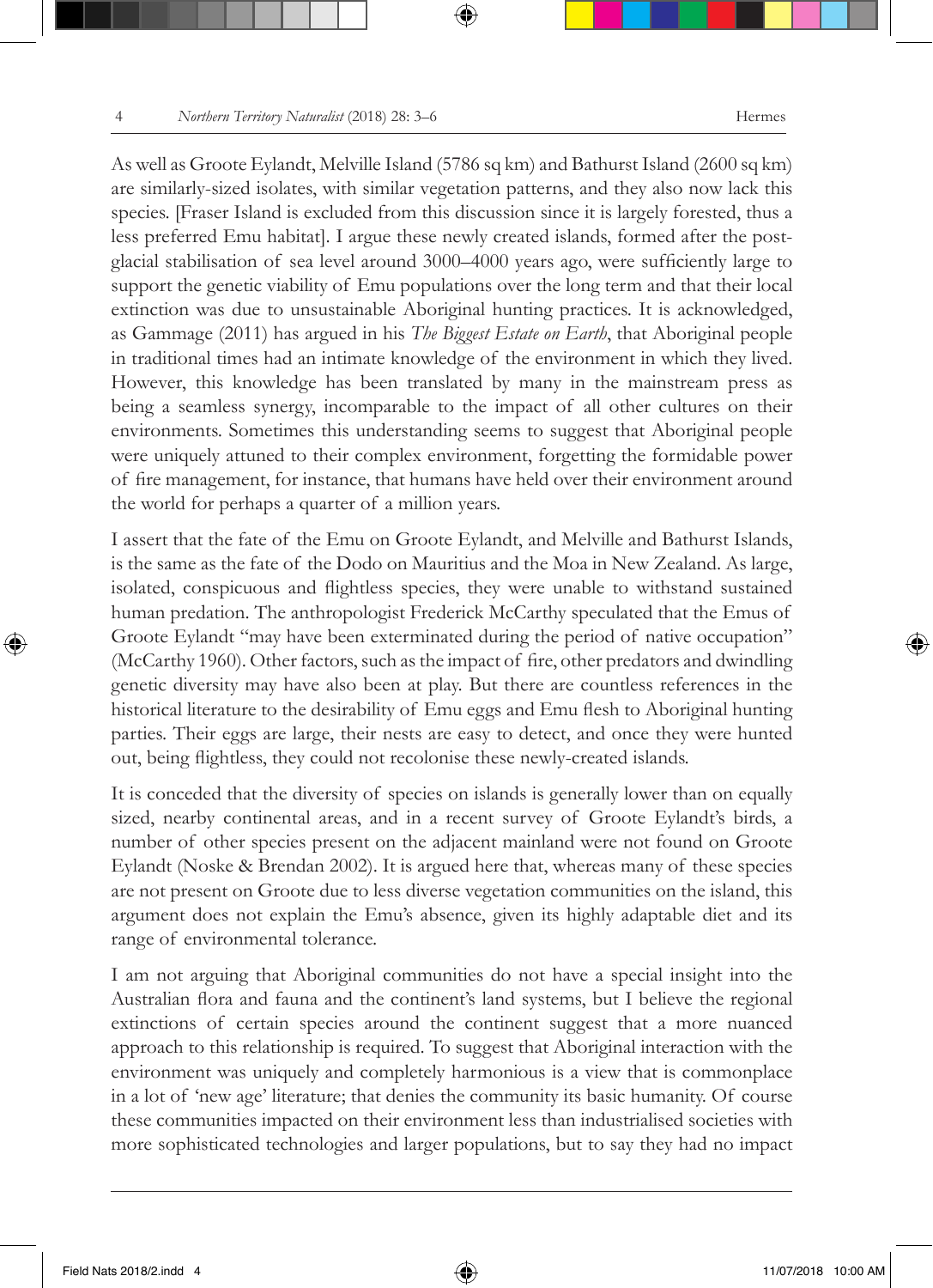

**Figure 2.** An early nineteenth century painting of the now extinct Kangaroo Island Emu/ Dwarf Emu (*Dromaius novaehollandiae baudinianus*), derived from the Baudin expedition to Australia of 1803–1804. Image courtesy of the National Gallery of Victoria.

on the environment is, it is argued here, not correct; it is only the scale of the impact that should be in question.

The current distribution of other terrestrial species in Australia may provide further evidence of localised Aboriginal overpredation. The status of the Brush Tail Possum (*Trichosurus vulpecula*) (How & Kerle 2004) and the Echidna (*Tachyglossus aculeatus*) (Augee 2004) on Groote Eylandt are similar to that of the Emu – absent from this large island in historic times, and yet both are common on the adjacent mainland, and both were favoured food species for Aboriginal groups. This same species of possum also existed in the small isolated woodlands of Uluru, surrounded by a sea of Spinifex grassland, until the establishment of a permanent Aboriginal settlement at Mutitjulu in the mid-twentieth century. Shortly after this permanent Indigenous community was established, the possum became locally extinct. Some authors (for instance Breeden 2000) have suggested that this local extinction was due to changed fire regimes and/or introduced pest species, but they do not venture to suggest that Aboriginal hunting may have also played a part. Further south, the first historical record of the Koala occurred ten years after the First Fleet arrived, and Lee & Martin (2004) have argued that this late observation is at least partially due to the cessation of Aboriginal hunting of this docile and conspicuous animal, due to the disruption to the traditional lifeway at that time, and the rebound in numbers of this species (see also Hermes 1992).